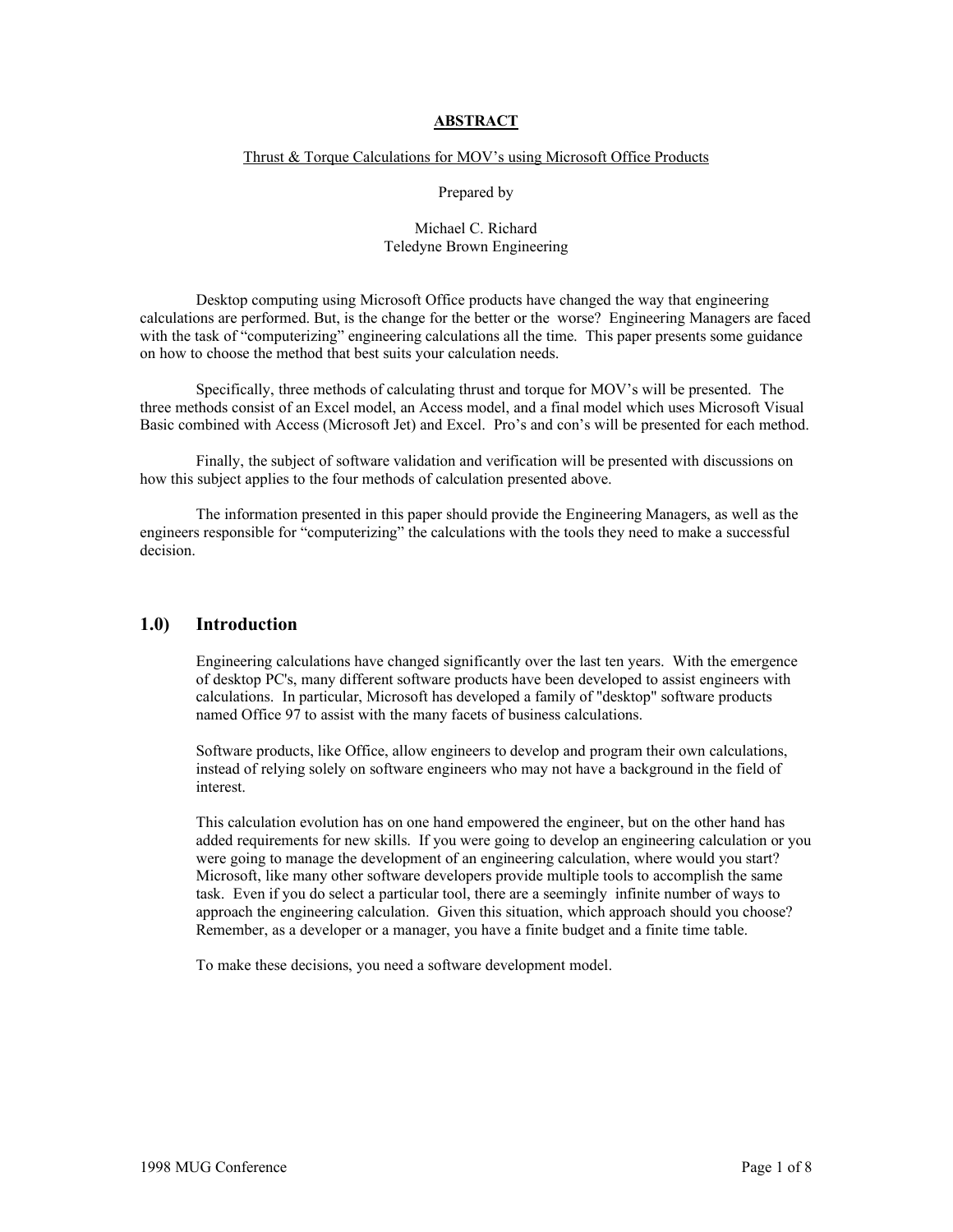# **2.0) Software Development Model**

There are many models available for developing software as presented in References [1][2]. One of the simplest models is defined as the Waterfall model and is illustrated as follows:



For commercial grade software, the phases of the Waterfall model are summarized as follows:

• Requirements Analysis: Concept based on market research usually stated in the customers terminology (i.e. The software must provide a live screen of thrust vs time during testing).

• Requirements Definition: Marketing concept restated in the software developers terminology (i.e. The software must provide a strip chart control for viewing specific channel data during testing which updates at a rate of 500 samples/second)

• Design: Define system architecture necessary to meet the requirements (for example Operating System: Windows NT/98/95/3.11,DOS 6.22 Main Development Tools: C/C++/Visual Basic/Access/Excel/Word/… Third Party Development Tools: ActiveX Controls,… Additional Hardware: Data Acquisition Boards,…

• Coding: Write code to implement the Design phase.

• Testing: Even though the Waterfall model illustrates that testing begins after the coding has been completed, in reality, verification tests are developed and implemented during the coding as completed modules become available. The software validation plan is developed to define the overall validation testing process. The software validation process begins when the coding process has been completed.

• Maintenance: Provide support for completed products until the product is retired.

You may be thinking to yourself, "I'm only writing a simple Excel spreadsheet, so this doesn't apply to me." The purpose of presenting a software development model is to demonstrate that coding is only a piece of the overall development process and that it is not the first piece that should be done. The can be restated as follows: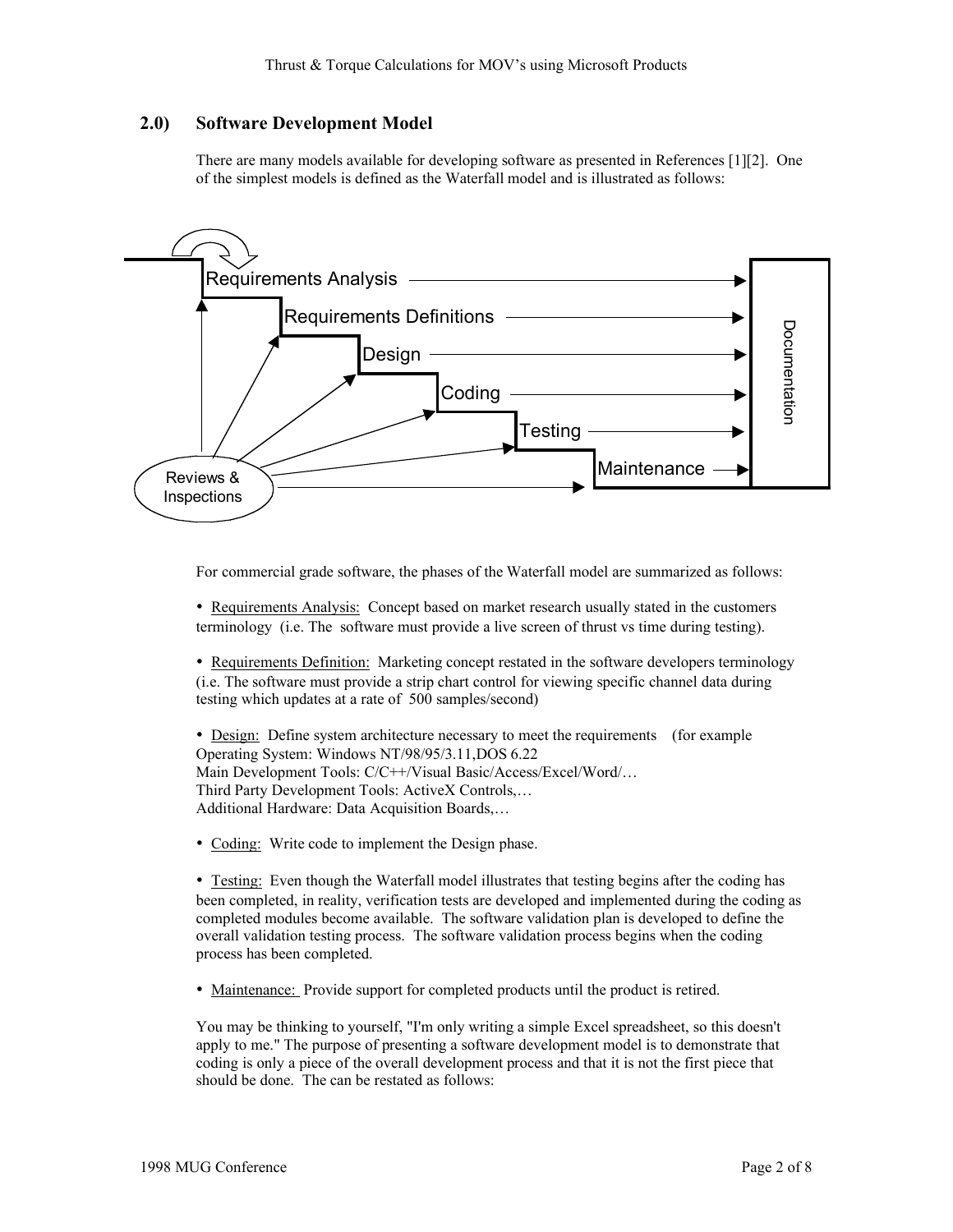- Define **BEFORE** Design
- Design **BEFORE** Code

The purpose of presenting a generic software development model is to provide a framework for preparing a Torque & Thrust Calculation for Motor Operated Valves (MOV) using Microsoft Office products.

# **3.0) Torque & Thrust Calculations for MOV's using MS Office**

The generic software development model presented was illustrated for commercial grade software. The Testing phase of the software development cycle is a recommended practice for commercial grade software but does not necessarily have to be performed. The incentive for performing Verification and Validation testing is economics. Untested software will contain defects and may not meet the specification of the customer. Unhappy customers and high maintenance costs usually justify performing some amount of testing during the development process. The amount of testing performed is usually a function of the product shipping date.

This is not the case for software used to calculate Torque  $&$  Thrust for MOV's. This software directly affects safety related design calculations in support of the safe operation of a nuclear power plant. Verification & Validation Testing is a requirement of the QA procedures which control design calculation software. These QA procedures are usually a subset of the existing Nuclear and Engineering Standards which provide guidance and control of software used in nuclear applications. Refer to the reference section for a partial listing of these standards. It is not the intention of this paper to discuss the contents of the standards or the QA procedures other than to say that they exist and they contain requirements which must be met with regard to software development and control, especially with regard to Verification and Validation testing.

The Requirements Analysis phase of the software development cycle is usually the most organized phase of the cycle. As a result of the GL 89-10 program, most utilities have a well organized Torque & Thrust Calculation Methodology or Procedure. In many cases there may exist previous computerized calculations in a form other than one of the MS Office products. In all cases, there should exist hand calculations which follow a revision of the Torque & Thrust Methodology.

**Warning** : If you are in the middle of developing or revising this document, please do not attempt to go any further into the software development cycle until the revisions have been completed. Continuing with the software development cycle before revisions have been completed can have a dramatic impact on the overall cost of the project.

The Requirements Definitions and Design phases usually get the least attention but require the most attention. Decisions made here can lead to the overall success or failure of the entire project. Here are some steps that can lead to success in the overall software development cycle:

Step 1: **Make** time for the Requirements Definitions phase and the Design phase

Step 2: **Arrange** meetings with the following attendees:

- Managers who are responsible for the overall project
- Engineers who have developed or are well versed in the methodology or procedure
- Software Developers who are well versed in the available software development tools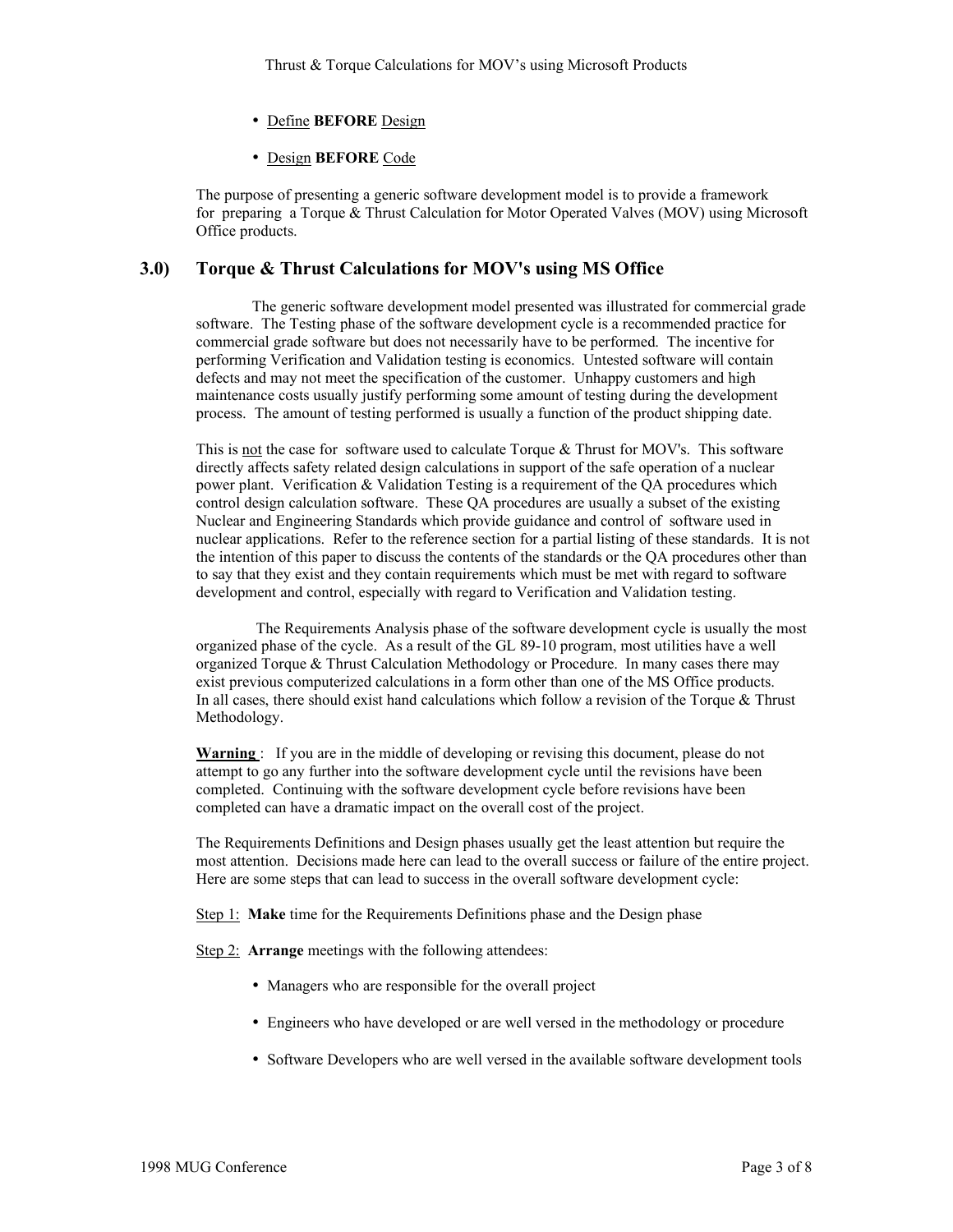Step 3: **Review** the methodology or procedure on a chapter-by-chapter basis and **Decide** whether to include or exclude the contents of the chapter in the software. The software will be simpler to develop by excluding any special case formulations in the methodology. Consider the following circumstances:

• The methodology may contain multiple chapters on calculating torque requirements for quarter turn valves; however there may be only a few of these valves in the 89-10 program. Therefore, you may decide to exclude these chapters from the software in lieu of a more simple hand calculation.

• The methodology may contain multiple chapters on calculating torque & thrust requirements for rotating-rising globe valves; however there may be only a few of these valves in the 89-10 program. Therefore, you may decide to exclude these chapters from the software in lieu of a more simple hand calculation.

• You may have time or budget constraints which prohibit the entire contents of the methodology form being included in the software at this time.

Step 4: **Establish** data to be INPUT to the software and data to be OUTPUT from the software. This means organizing the calculations which were selected in Step 3 to determine which parameters are on the left side of the equal sign and which parameters are on the right side of the equal sign. While organizing the calculations, it is recommended to order the calculations for dependency. It is also recommended to establish the following characteristics for both the INPUT and OUTPUT:

| Characteristic        | Example                        |
|-----------------------|--------------------------------|
| • Name (abbreviation) | <b>StemDia</b>                 |
| • Units               | (in)                           |
| • Brief Description   | Valve Stem Diameter at Packing |
| • Type                | Number                         |
| • Size                | N/A                            |
| • Range               | $Min = 0.5$ ; $Max = 10.0$     |
| $\bullet$ Format      | 2 decimal places               |
|                       |                                |

Step 5: **Develop** a User Interface. A user interface can be as simple as a diagram on a chalkboard and does not require any working knowledge of the software development tools. This will establish what you want to see on the screen when you operate the software. A simple approach here is to look at what is available in the existing methodology and supporting documentation. There may exist a format that the existing staff is familiar with that can be replicated as a user interface. The more familiar looking the user interface is, the easier the existing staff will accept and utilize the software.

Step 6: **Develop** a Report Interface. This will establish what you want to see on paper when you perform a print operation from the software. A simple approach here is to use an existing hand calculation as a typical report. There may be a need for more than one report interface, i.e. Detail Report and Summary Report. Depending on the software QA requirements, this report interface will most likely be the document to be used for software Validation testing .

Step 7: **STOP** for a minute. Up to this point , all of the thought process that has been performed should have been in plain English. If you are already talking computer languages, then you have jumped the gun. It is critical to define and design in plain English before getting into software development tools. However, now is the proper time to evaluate software development tools. It is a good idea to purchase as many software development tools as possible. Do not try to re-invent the wheel with just the minimum set of tools. There is an entire industry out there just inventing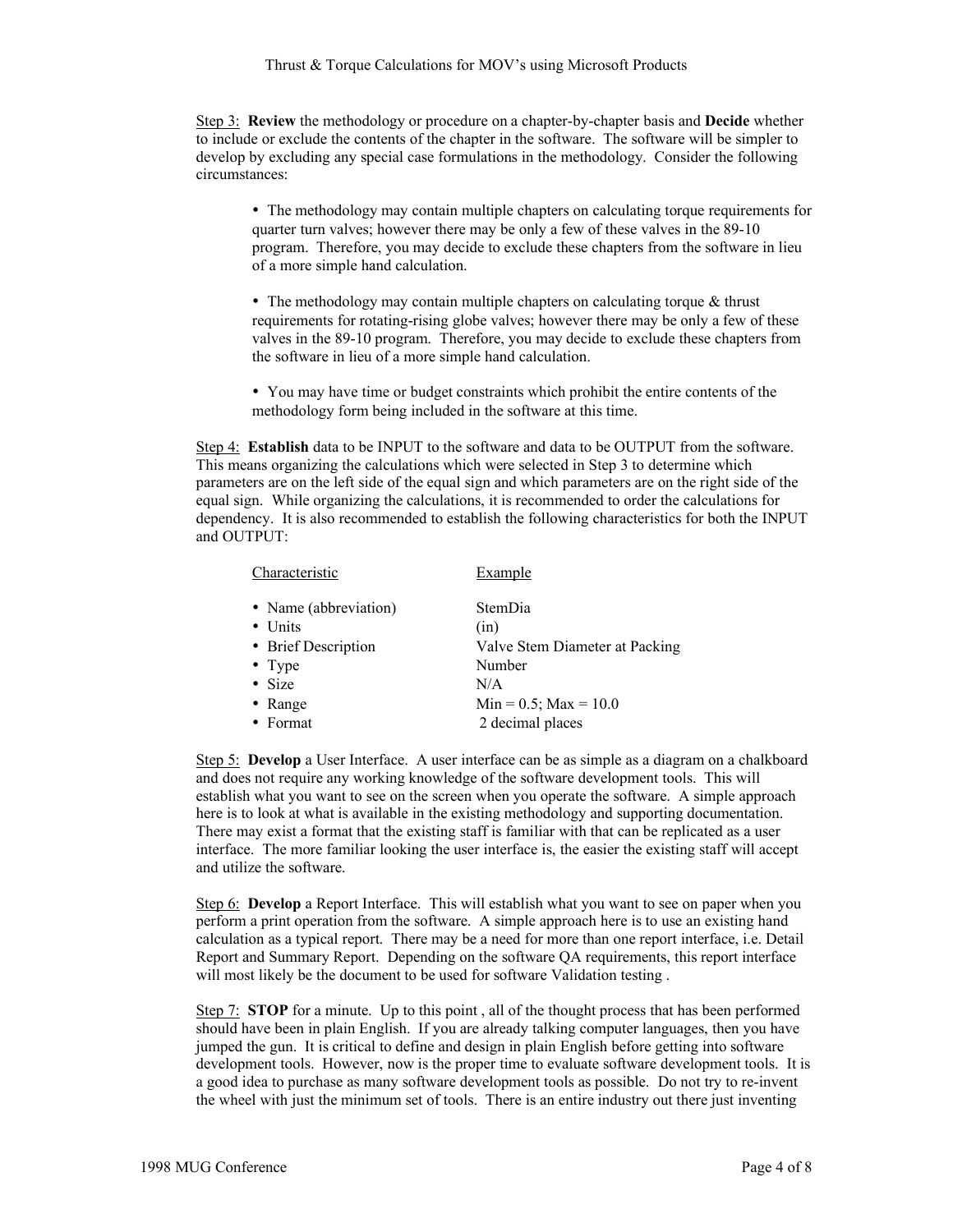tools for software developers to use. Do not underestimate the human factors when making this decision; who will be maintaining the software when the project has been completed? Will engineering be maintaining the software or will it be maintained by someone else (i.e. on-sight software services, off-sight software services, independent contractors,…) This is discussed in more detail in the Coding phase notes.

Step 8: **Develop** a reasonable timeline which establishes the overall time frame for the software development project. Include the vacation times of the individuals involved as well as spare time for unexpected events. It is also recommended to break the overall project into tasks which can be monitored for progress during the coding phase. Locate the breaks such that it represents the completion of a particular module, so that verification testing can be performed on the completed module while the coding phase is still in progress on another module.

Step 9: **Document** Steps 1-8. This documentation will serve as the Requirements Specification which will be used to develop Verification Tests and the Overall Validation Plan.

The Coding phase of the software development cycle should be the most straightforward phase because of the preparation which has preceded it, however the biggest problem with this phase is finding software developers who are well versed in the available software development tools. The following table illustrates the programming skill level necessary to develop software using the indicated software products.



Managers need to pay close attention to who they are assigning as the software developer. Engineers who are well versed in the methodology are ideal candidates for the role as software developer as long as they also possess the necessary software development skills. If they do not possess the necessary software development skills, then the project will become an educational experience and not a software development project. It is much more efficient and cost effective to send an engineer to Microsoft Training Courses for a month before he starts the project than to allow him to learn software development skills through experience on the project. The end result for training is a win-win situation because the project will have a much higher success rate (makes the manager look good) and the engineering group as a whole will benefit from the increased knowledge of an individual (makes the manager look better). Also it is more likely that the engineer will be around for the Maintenance phase than if someone was brought in from another department. In addition to training, there are multitudes of textbooks available which discuss the Microsoft Office family of products. If you are one who learns from printed text, refer to the Reference Section for a listing of books pertaining to the subjects.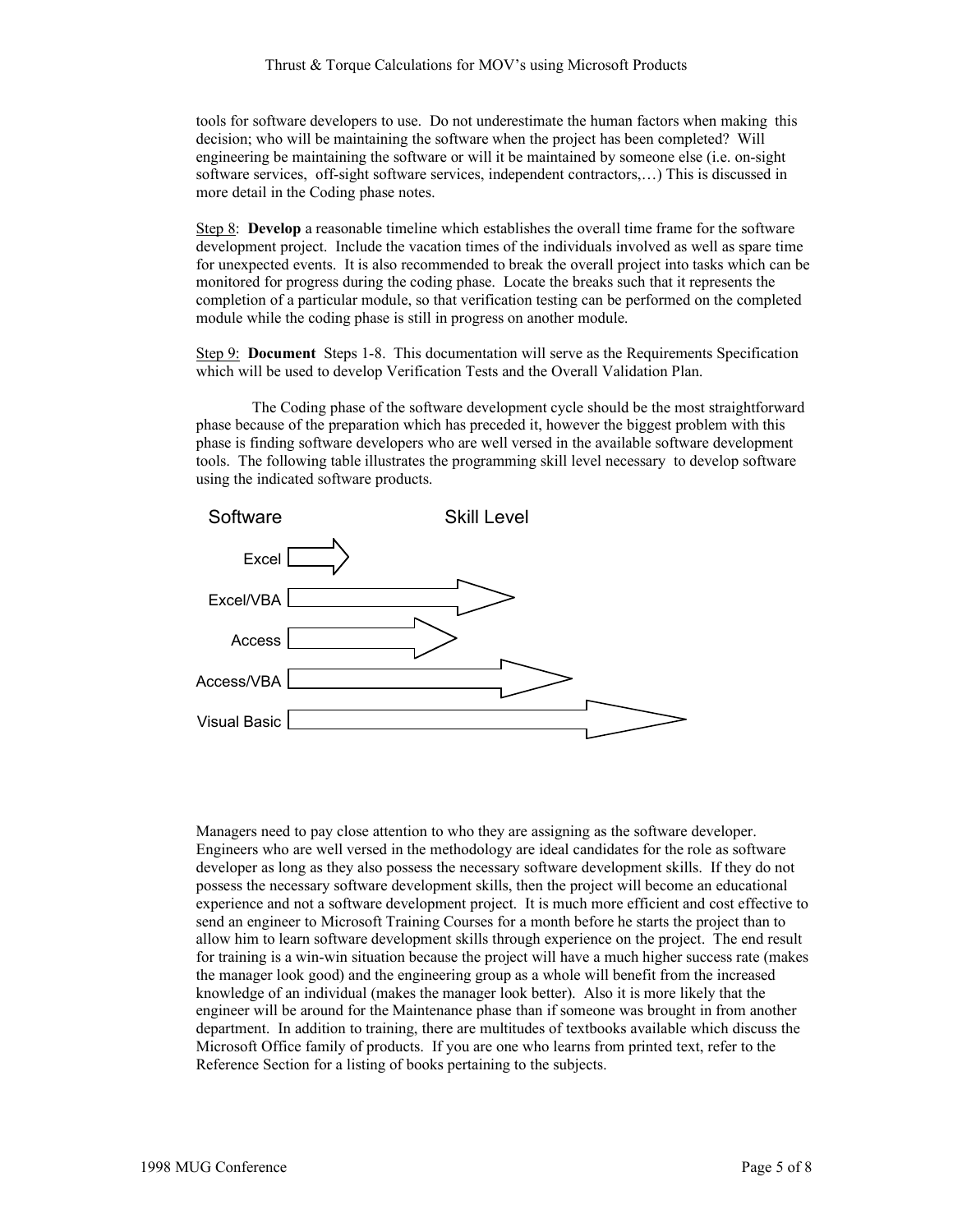Managers also have to be aware of the converse problem, which is assigning a qualified software developer who has no knowledge of the methodology . This puts an undo burden on the engineer to act as a translator. This could end up effectively doubling the man-hours required to complete the Coding phase.

The Testing phase is probable the most misunderstood phase of the software development cycle. The testing phase consists of Verification and Validation testing. Most people relate the testing phase to Validation testing only. Validation testing is the process of evaluating software at the end of the development process to ensure that it meets the requirements. Verification testing is simply validation testing performed during the development process. Verification testing can indicate whether a particular module meets its requirements as well as detect the presence of any defects. It is much more cost effective to fix a non-compliance found during verification testing than it is to fix the same non-compliance found during validation testing. The following figure illustrates the relative cost factors to find a fix a non-compliance at each of the indicated phases:



The simplest form of verification and validation testing is to compare the printed software output to existing hand calculations or previously generated computer generated results which have already been verified.. The printed software output can also be compared to the user interface results displayed on the screen in order to verify the user interface. It is recommended to develop as many validation problems as necessary to test all of the logic paths within the software (i.e. gate valve, globe valve with flow under the seat, globe valve with flow over the seat, butterfly valve,…)

The Maintenance phase is the most forgotten phase. Most managers are so delighted to finally finish the software development project that they cannot conceive of providing on-going support, but this phase is necessary in these times where hardware and software are changing so rapidly. Many software tool developers are foregoing backwards compatibility in order to provide much better products suited for the 32 bit platforms (Windows NT/98/95). With this in mind , it may be necessary to upgrade software in the maintenance phase in order for it to work properly. Another important activity of the maintenance phase is the evaluation of any defects which are found by users during normal use of the software. There are specific guidelines that must be followed if a defect is found after the software has been is use. These guidelines should be covered in the QA procedure controlling safety related software. The guidelines are also discussed in many of the References under Nuclear & Engineering Standards.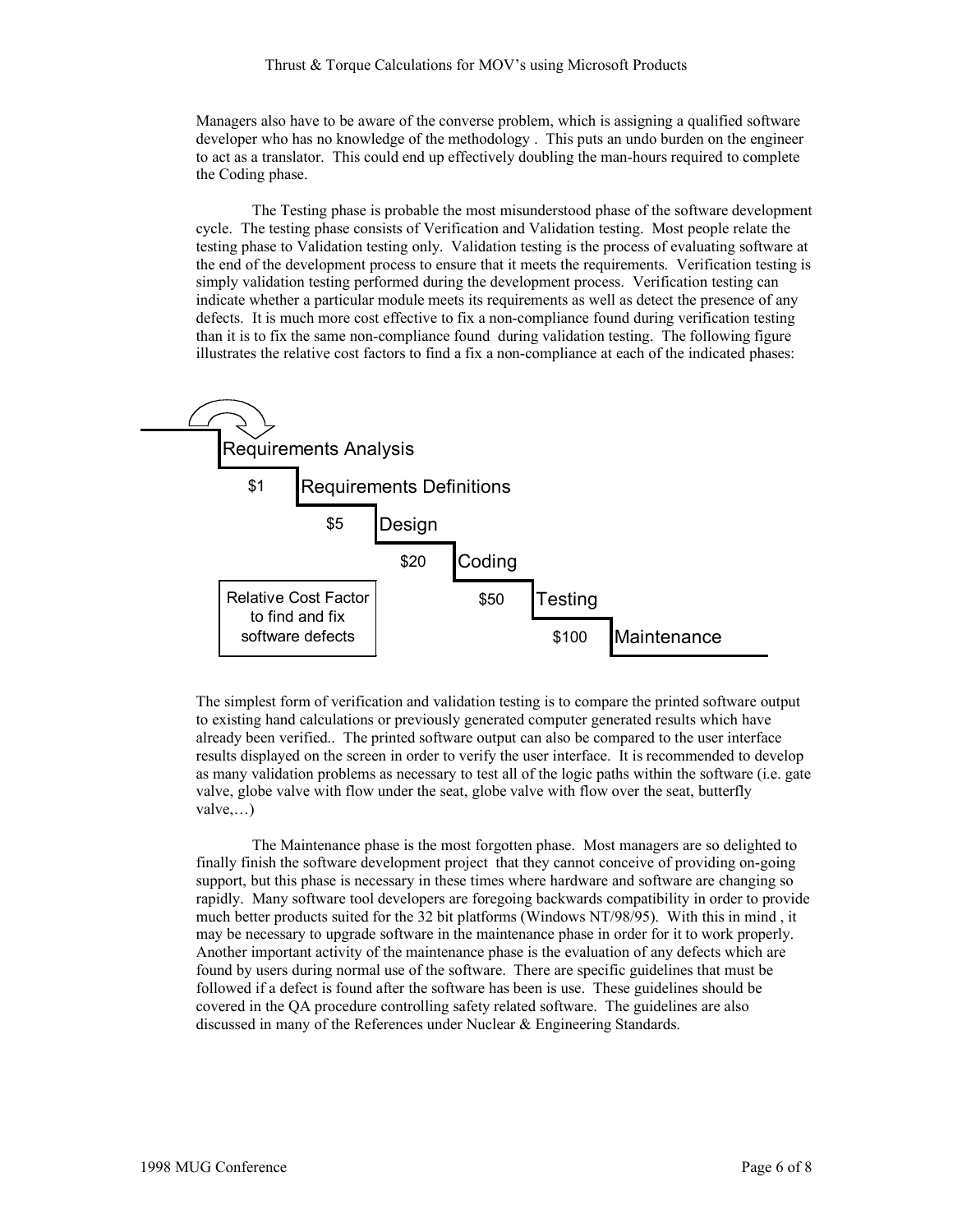# **4.0) Last but Not Least**

Referring to the original Software Development Model, there exists two functions common to all of the phases; one is labeled Reviews & Inspection and the other is labeled Documentation. It is a great idea to have independent people come in to review what is going on from time to time. Not only is it a great idea, but it may be a requirement of your QA procedure. They can provide support and encouragement as well as prevent misunderstandings which might lead to a costly recovery. Many software developers see this as an invasion of privacy, but when it is done properly, everyone benefits. To be a good reviewer  $\&$  inspector requires training just like anything else.

Documentation is a four letter word to a software developer however it is a requirement of most QA procedures. Documentation can be they key to success or failure if an unexpected event occurs, such as the departure of a key member of the software development team. Someone will need to take over where the previous member left off. Without documentation, this would be difficult to impossible. The entire project would suffer. Documentation will also assist the team of people responsible for writing the software user manual and the people responsible for developing the verification & validation test problems.

# **5.0) Conclusions**

- Define **BEFORE** Design
- Design **BEFORE** Code
- Code to the Specification : nothing more/nothing less!
- Document what you do
- Provide Training for new developers